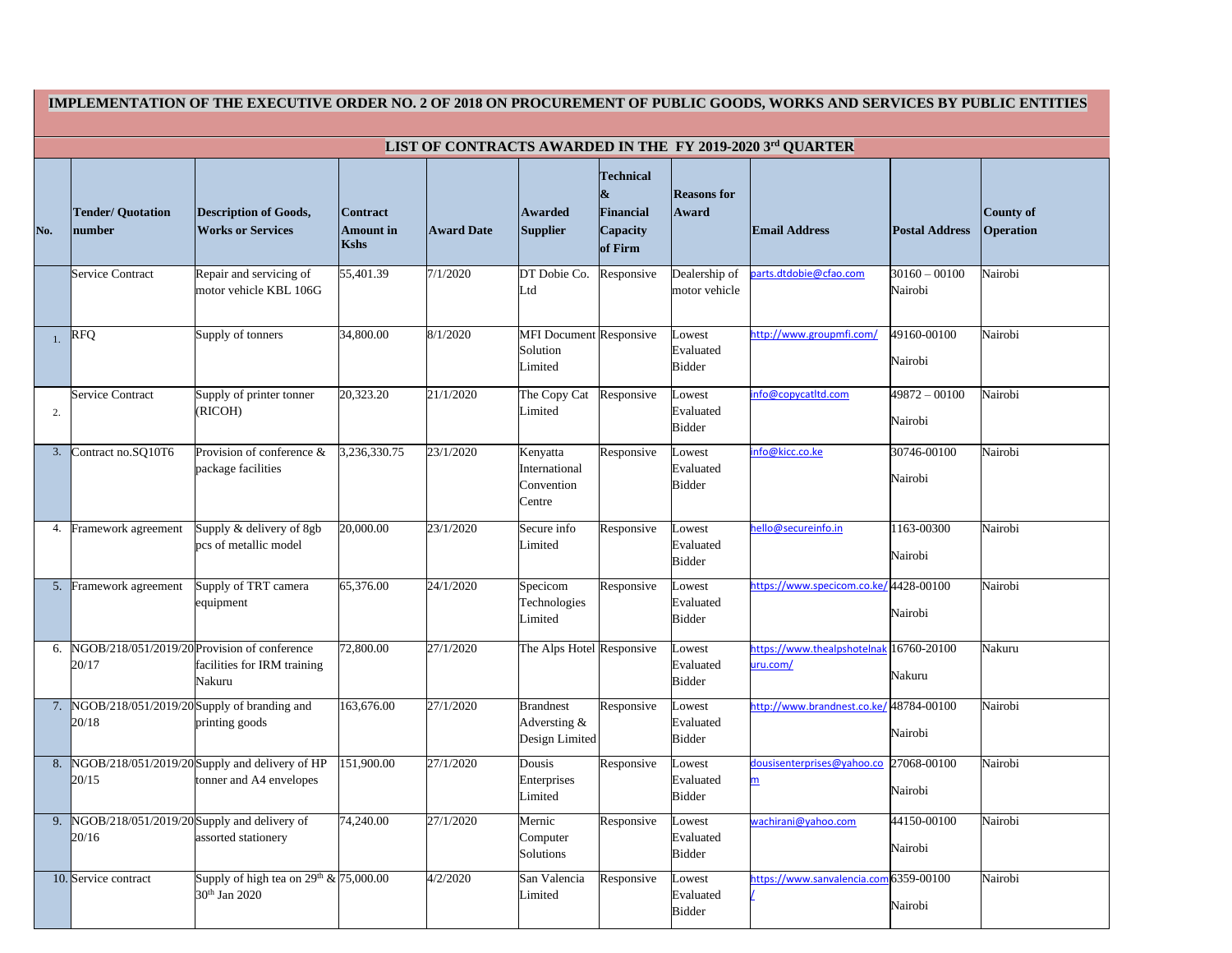| 11. Service contract                                       | Provision of lunch on $6th$<br>Feb 2020                                                                                                    | 160,000.00    | 5/1/2020  | Crowne Plaza                                        | Responsive | Lowest<br>Evaluated                  | info@cpnairobi.com                                    | 25574-00100<br>Nairobi | Nairobi |
|------------------------------------------------------------|--------------------------------------------------------------------------------------------------------------------------------------------|---------------|-----------|-----------------------------------------------------|------------|--------------------------------------|-------------------------------------------------------|------------------------|---------|
|                                                            |                                                                                                                                            |               |           |                                                     |            | <b>Bidder</b>                        |                                                       |                        |         |
| 20/01                                                      | 12. NGOB/218/051/2019/20 Provision of office cleaning 150,892.00<br>services                                                               |               | 18/2/2020 | <b>Nyaeti General Responsive</b><br><b>Supplies</b> |            | Lowest<br>Evaluated<br><b>Bidder</b> | nyaetisuppliers@gmail.com                             | 67935-00200<br>Nairobi | Nairobi |
| 13. NGOB/218/051/2018/20 Provision of additional<br>19/001 | medical insurance of staff                                                                                                                 | 637,072.68    | 18/2/2020 | <b>UAP Insurance Responsive</b><br>Kenya Limited    |            | Lowest<br>Evaluated<br><b>Bidder</b> | https://www.uapoldmutual.c<br>om/                     | 43013-00100<br>Nairobi | Nairobi |
| 14. Framework agreement                                    | Supply and delivery of<br>LaserJet monochrome<br>Printer                                                                                   | 49,500.00     | 20/2/2020 | Sunbeam<br>Computer<br><b>Systems</b>               | Responsive | Lowest<br>Evaluated<br><b>Bidder</b> | Sunbeamcomputersystems@<br>gmail.com                  | 9628-00100<br>Nairobi  | Nairobi |
| 15. Framework agreement                                    | Supply and delivery of<br>LaserJet monochrome<br>printer/scanner                                                                           | 281,350.00    | 26/2/2020 | The Copy Cat<br>Limited                             | Responsive | Lowest<br>Evaluated<br><b>Bidder</b> | info@copycatltd.com                                   | 49872-00100<br>Nairobi | Nairobi |
| 16. Service contract                                       | Supply and delivery of<br>switch and cables                                                                                                | 16,577.79     | 26/2/2020 | Timeline<br>Solutions                               | Responsive | Lowest<br>Evaluated<br><b>Bidder</b> | https://timelineafrica.net/                           | 4376-00100<br>Nairobi  | Nairobi |
| 20/20                                                      | 17. NGOB/218/051/2019/20 Provision of conference<br>facility on 5 <sup>th</sup> March 2020                                                 | 35,000.00     | 4/3/2020  | Eka Hotel                                           | Responsive | Lowest<br>Evaluated<br><b>Bidder</b> | https://www.ekahotel.com/                             | 27695-00100<br>Nairobi | Nairobi |
| 18. NGOB/218/051/2019/20 Supply, installation and<br>20/21 | deployment of ESET<br><b>Endpoint protection</b><br>advanced antivirus                                                                     | 81,250.00     | 5/3/2020  | <b>Belfry Systems Responsive</b><br>Limited         |            | Lowest<br>Evaluated<br><b>Bidder</b> | https://www.belfryltd.co.uk/                          | 66883-00800<br>Nairobi | Nairobi |
| 19. NGOB/218/051/2019/20 Provision of server<br>20/22      | maintenance service                                                                                                                        | 180,00.00     | 5/3/2020  | Secure info<br>Limited                              | Responsive | Lowest<br>Evaluated<br><b>Bidder</b> | hello@secureinfo.in                                   | 163-00300<br>Nairobi   | Nairobi |
| 20. NGOB/218/051/2018/20 Provision of medical<br>19/001    | insurance, group life<br>assurance & group personal<br>ridant of staff                                                                     | 15,080,185.00 | 5/3/2020  | <b>UAP Insurance Responsive</b><br>Kenya Limited    |            | Lowest<br>Evaluated<br><b>Bidder</b> | https://www.uapoldmutual.c<br><u>om/</u>              | 43013-00100<br>Nairobi | Nairobi |
| 21. NGOB/218/051/2019-<br>2020/24                          | Supply of branded polo T-<br>shirts, Staff ID badge,<br>printed service charter, ICM<br>$T_{\text{reining}}$ ortificator $\ell_{\text{r}}$ | 437,610.00    | 11/3/2020 | Mecka<br>Ventures                                   | Responsive | Lowest<br>Evaluated<br><b>Bidder</b> | meckaventuresItd@gmail.co<br>$\underline{\mathsf{m}}$ | 48734-00100<br>Nairobi | Nairobi |
| 22. NGOB/218/051/2019-<br>2020/25                          | Supply and delivery of<br>assorted stationery                                                                                              | 335,590.00    | 11/3/2020 | Vimerc Limited Responsive                           |            | Lowest<br>Evaluated<br><b>Bidder</b> | vimerchitd@gmail.com                                  | 50118-00100<br>Nairobi | Nairobi |
| 23. NGOB/218/051/2019/20 Supply and delivery of<br>20/26   | water dispensers, metallic<br>cabinets & microwaves                                                                                        | 246,520.00    | 11/3/2020 | Quadm<br>Holdings<br>Limited                        | Responsive | Lowest<br>Evaluated<br><b>Bidder</b> | quadam20@gmail.com                                    | 912-80108<br>Kilifi    | Kilifi  |
| 24. Service contract                                       | Provision of internet<br>subscription for Feb-March<br>2020                                                                                | 110,084.02    | 31/3/2020 | Liquid TelecomResponsive<br>Kenya                   |            | Lowest<br>Evaluated<br><b>Bidder</b> | https://www.liquidtelecom.co62499-00200<br>m/         | Nairobi                | Nairobi |